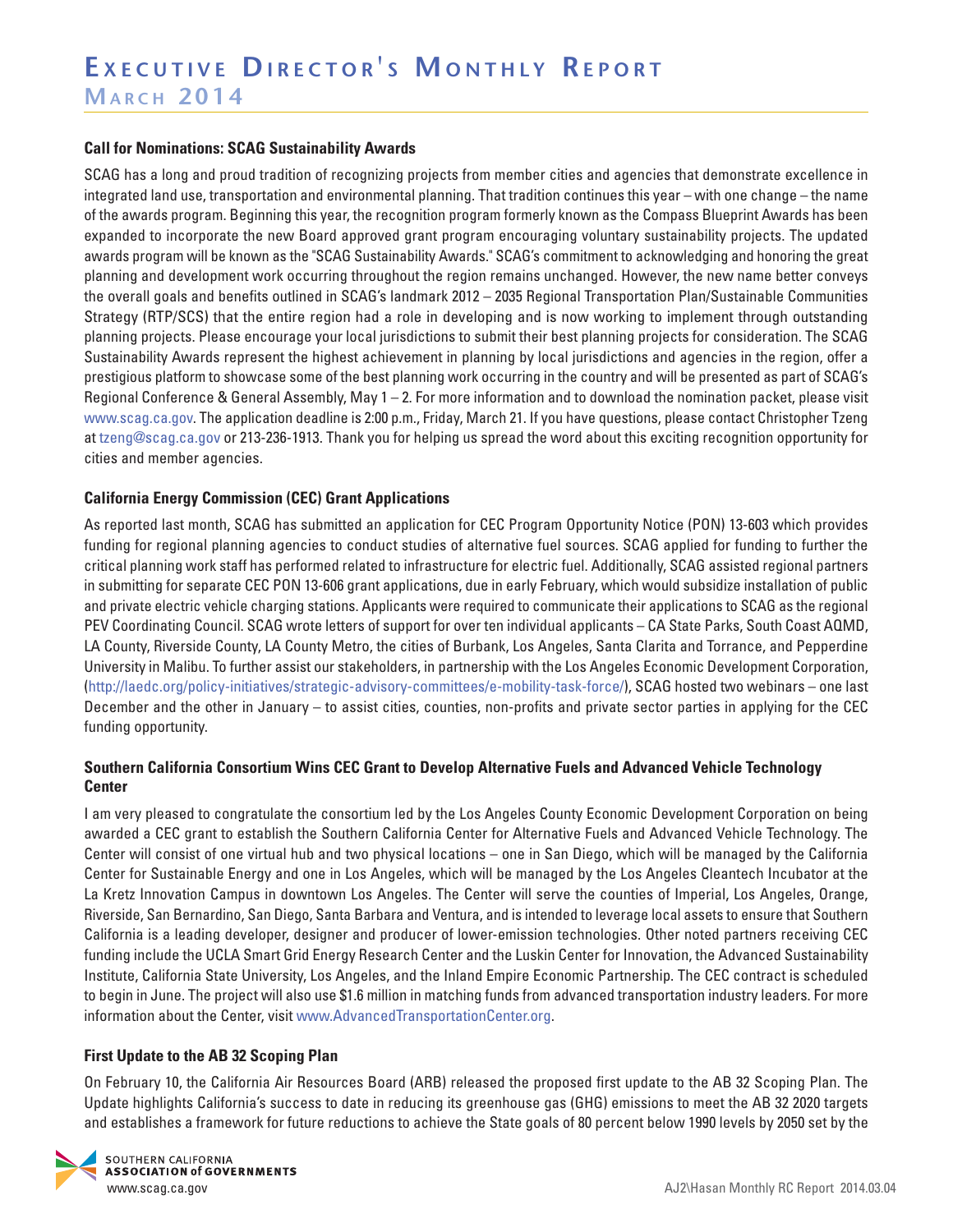Governor's Executive Orders. The update identifies eight key sectors for ongoing action: Energy; Transportation, fuels, land use and infrastructure; Agriculture; Water; Waste management; Natural lands; Short-Lived Climate Pollutants; and Green Buildings. I note that the discussion related to the transportation, fuels, land use and infrastructure sector focuses mainly on fuels and technology, including an extensive discussion on planning for sustainable freight movement. In regard to MPO RTP/SCS GHG reduction targets, it references a technical review to be performed in 2014 to inform the need for and timing of any revisions. Also of note is the proposal for a midterm statewide GHG reduction target between 2020 and 2050. The 2013 Scoping Plan Update and information on commenting and next steps can be accessed at: http://www.arb.ca.gov/cc/scopingplan/scopingplan.htm. A presentation on the draft Scoping Plan Update by ARB staff is scheduled for the April Energy and Environment Committee meeting. I will continue to report on the Scoping Plan Update as it moves though the planning process for consideration by the ARB later this year.

## **One-on-One Meetings with Local Jurisdictions for the 2016 – 2040 Regional Transportation Plan and Sustainable Communities Strategy (RTP/SCS)**

A critical component to the success of the 2016 RTP/SCS will be the participation of all 197 local government partners within the SCAG Region. To this end, a significant amount of SCAG staff resources are being expended to ensure all local governments are fully informed of the planning process and have clear and adequate opportunities to provide input, thereby emphasizing a bottom-up process and enabling regional collaboration. SCAG staff is currently coordinating with each subregion to arrange individual meetings with local jurisdictions to answer questions on the Bottom-Up Local Input Process and to solicit input on the base data that will feed into the 2016 RTP/SCS. Specific datasets to be reviewed include SCAG's draft socioeconomic projections and local geographic data. In the months of December, January, and February, SCAG staff met with 43% of the region's 197 local jurisdictions. An additional 27% of jurisdictions are currently scheduled for the month of March. Meetings with the remaining 30% of jurisdictions are being arranged with the help of our subregional partners and by SCAG staff. Second meetings will be available, as requested, during the months of April and May. We look forward to continued collaboration with all SCAG local jurisdictions and stakeholders to ensure the success of the bottom-up input and review process for the development of 2016 RTP/SCS. For more information, please contact Frank Wen at (213) 236-1854 or at wen@scag.ca.gov.

## **SCAG GIS Services Program for Member Jurisdictions**

SCAG staff has concluded its latest round of GIS trainings throughout the SCAG region, utilizing nine different venues (Alhambra, Camarillo, El Centro, Indio, Los Angeles, Palmdale, Riverside, San Dimas and Victorville) for a total of 21 classroom-style training sessions. These GIS trainings bring the total number of individuals trained to nearly 700 since the program's inception. We are pleased that SCAG's GIS Services Program is being so well received by member agencies. For example, the Mayor and City Council of the City of Indio responded quite positively to a report in February by the city's executive staff on SCAG's assistance and the city's progress in building its GIS capabilities. SCAG continues to offer additional opportunities to member jurisdictions, including data development, coordination and technology assistance. For information on SCAG's GIS Services Program, see http://gisdata.scag.ca.gov/Pages/Home.aspx or contact Javier Aguilar at (213) 236-1845 or aguilar@scag.ca.gov.

## **U.S. Environmental Protection Agency (EPA) Action Update**

## Tier 3 Motor Vehicle Emission and Fuel Standards

In response to a May 2010 Presidential directive, US EPA is finalizing a proposed rule ("Tier 3") to reduce air pollution from passenger cars, light-duty trucks, medium-duty passenger vehicles and some heavy-duty vehicles. As previously reported to the Regional Council, SCAG staff submitted a comment letter in July 2013 in support of the proposed Tier 3 standards and encouraging harmonization with related California standards. On March 3, the US EPA Administrator signed a final rule that adopts the Tier 3 program largely as proposed. The final rule has been submitted to the Federal Register's Office for publication and will become effective 60 days after publication. Tier 3 sets new vehicle emissions standards for model years 2017 – 2025 and lowers the sulfur content of gasoline, which will make emission control systems more effective for both existing and new vehicles. The final rule is widely supported by auto manufacturers because it creates one standard throughout the country by harmonizing federal and state vehicle emissions and fuel requirements. According to EPA, once fully in place, the standards will help avoid up to 2,000 premature deaths per year and 50,000 cases of respiratory ailments in children and are estimated to yield up to \$13 in health benefits for every dollar spent to meet the standards. Because California's LEV III regulations (adopted August 2012) meet the federal Tier 3 standards, these emission standards will be accounted for in the upcoming 2016 Regional Transportation Plan/ Sustainable Communities Strategy. More information on the Tier 3 standards can be found at http://www.epa.gov/otaq/tier3.htm.